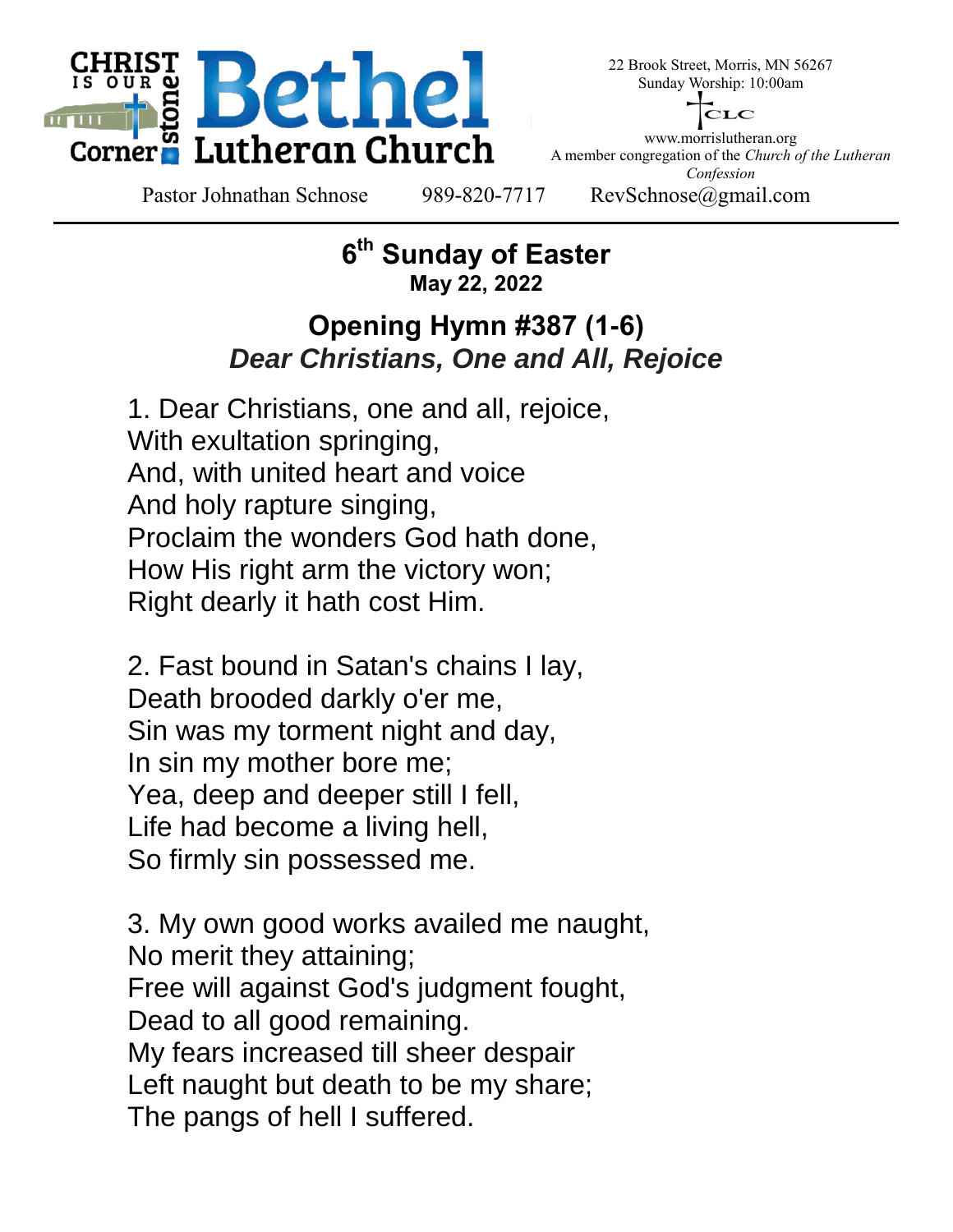4. But God beheld my wretched state Before the world's foundation, And, mindful of His mercies great, He planned my soul's salvation. A father's heart He turned to me, Sought my redemption fervently: He gave His dearest Treasure.

5. He spoke to His beloved Son: 'Tis time to have compassion. Then go, bright Jewel of My crown, And bring to man salvation; From sin and sorrow set him free, Slay bitter death for him that he May live with Thee forever.

6. This Son obeyed His Father's will, Was born of virgin mother, And God's good pleasure to fulfill, He came to be my Brother. No garb of pomp or power He wore, A servant's form, like mine, He bore, To lead the devil captive.

### **Invocation**

P: In the Name of the Father and of the Son and of the Holy Spirit. **C: Amen**

## **Confession and Absolution**

**P:** We have come into the presence of God, who created us to love and serve Him as His dear children. But we have disobeyed Him and deserve only His wrath and punishment. Therefore, let us confess our sins to Him and plead for His mercy.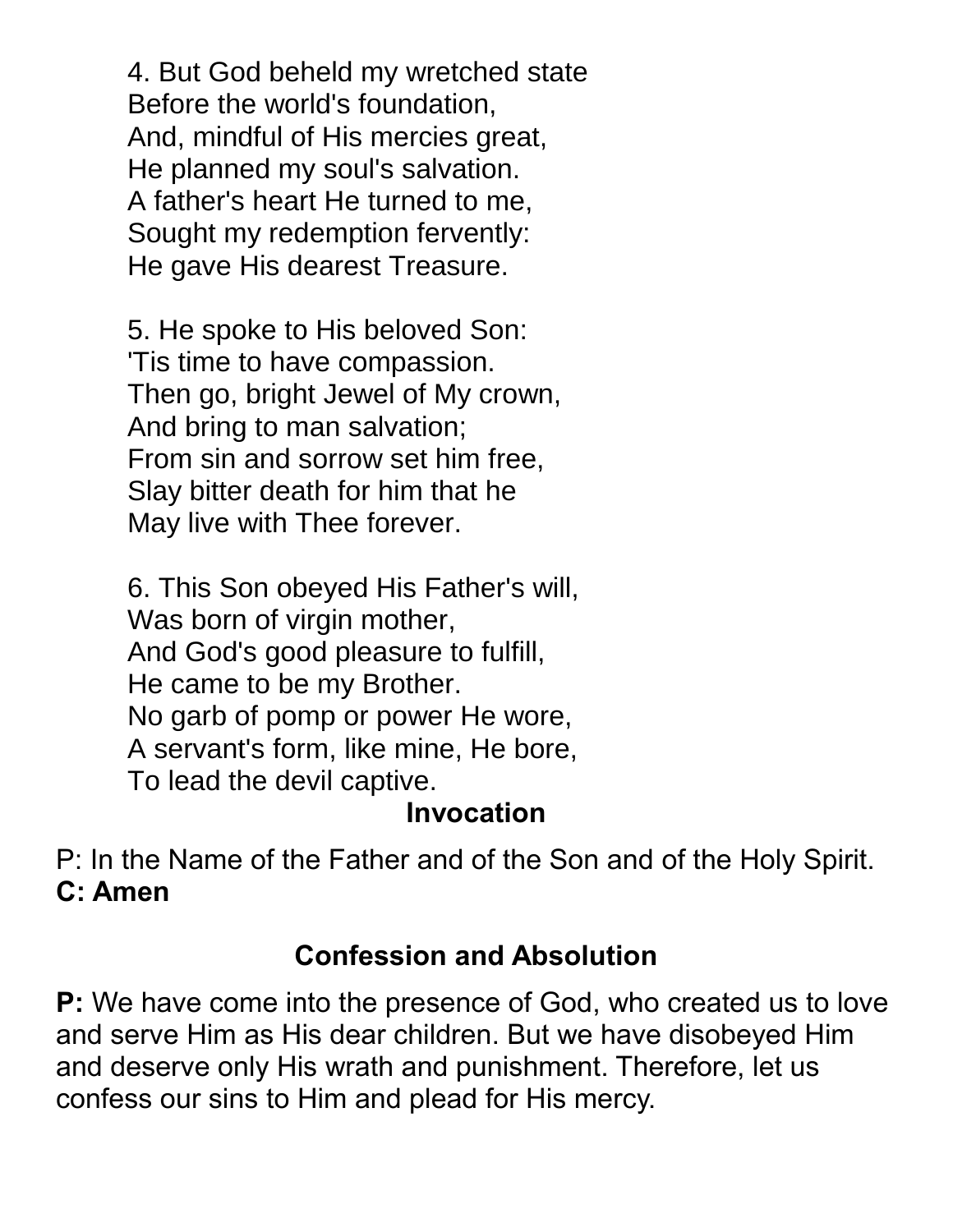**C: Merciful Father in heaven, I am altogether sinful from birth. In countless ways I have sinned against You and do not deserve to be called Your child. But trusting in Jesus, my Savior, I pray: Have mercy on me according to Your unfailing love. Cleanse me from my sin, and take away my guilt.**

**P:** God, our heavenly Father, has forgiven all your sins. By the perfect life and innocent death of our Lord Jesus Christ, He has removed your guilt forever. You are his own dear child. May God give you strength to live according to His will.

## **C: Amen**

# **Kyrie & Gloria in Excelsis –** sing

Lord, have mercy on us. Christ, have mercy on us. Lord have mercy on us.

1. Glory to God, we give you thanks and praise; Of heav'nly joy and peace on earth we sing. We worship You, to You our hearts we raise, Lord God, almighty Father, heav'nly King. 2. Lord Jesus Christ, the Father's only Son, You bore for us the load of this world's sin. O Lamb of God, Your glorious vict'ry won, Receive our prayer, grant us Your peace within.

3. Alone, O Christ, You only are the Lord, At God's right hand in majesty most high: Who, with the Spirit worshiped and adored, With all the heav'nly host we glorify.

# **Prayer of the Day**

**P:** Let us pray…

… through Jesus Christ our Lord, who lives and reigns with You and the Holy Spirit, one God, now and forever.

# **C: Amen**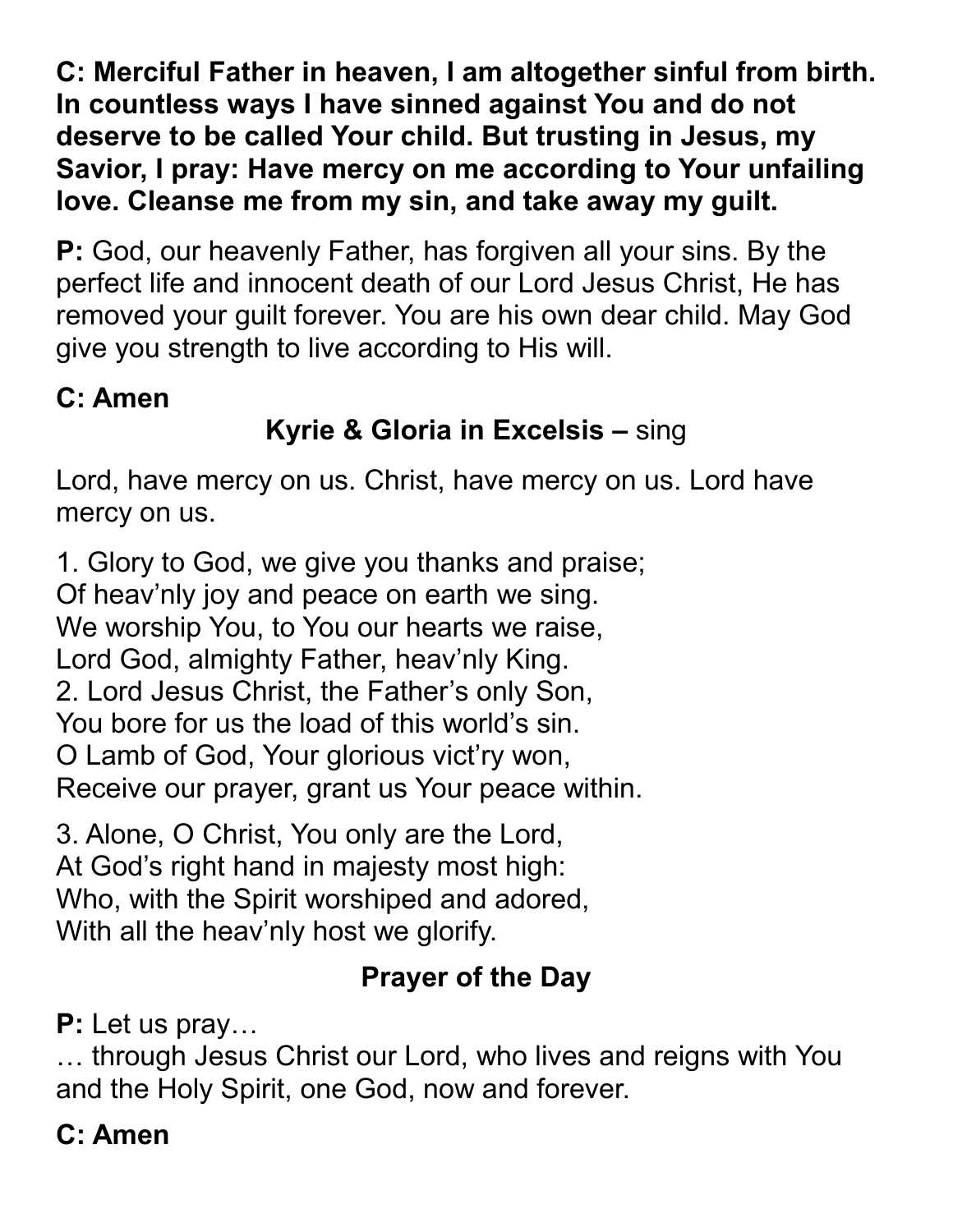## **The First Lesson – Acts 16:9-15**

<sup>9</sup>A vision appeared to Paul in the night: a man of Macedonia was standing there, urging him and saying, "Come over to Macedonia and help us." <sup>10</sup>And when Paul had seen the vision, immediately we sought to go on into Macedonia, concluding that God had called us to preach the gospel to them.<sup>11</sup>So, setting sail from Troas, we made a direct voyage to Samothrace, and the following day to Neapolis,  $12$  and from there to Philippi, which is a leading city of the district of Macedonia and a Roman colony. We remained in this city some days. <sup>13</sup>And on the Sabbath day we went outside the gate to the riverside, where we supposed there was a place of prayer, and we sat down and spoke to the women who had come together. <sup>14</sup>One who heard us was a woman named Lydia, from the city of Thyatira, a seller of purple goods, who was a worshiper of God. The Lord opened her heart to pay attention to what was said by Paul.<sup>15</sup>And after she was baptized, and her household as well, she urged us, saying, "If you have judged me to be faithful to the Lord, come to my house and stay." And she prevailed upon us.

# **Psalm of the Day – Psalm 67**

# *Antiphon –*

*Great are the works of the Lord. Alleluia! Alleluia! Great are the works of the Lord.*

May God be gracious to us and | bless us\* **and make his face to shine up- | on us,** that your way may be | known on earth,\* **your saving power among all | nations.** Let the peoples praise you,  $\vert$  O God;\* **let all the peoples | praise you!** Let the nations be glad and | sing for joy,\* **for you judge the peoples with equity and guide the nations up- | on earth.** Let the peoples praise you,  $\vert$  O God;\*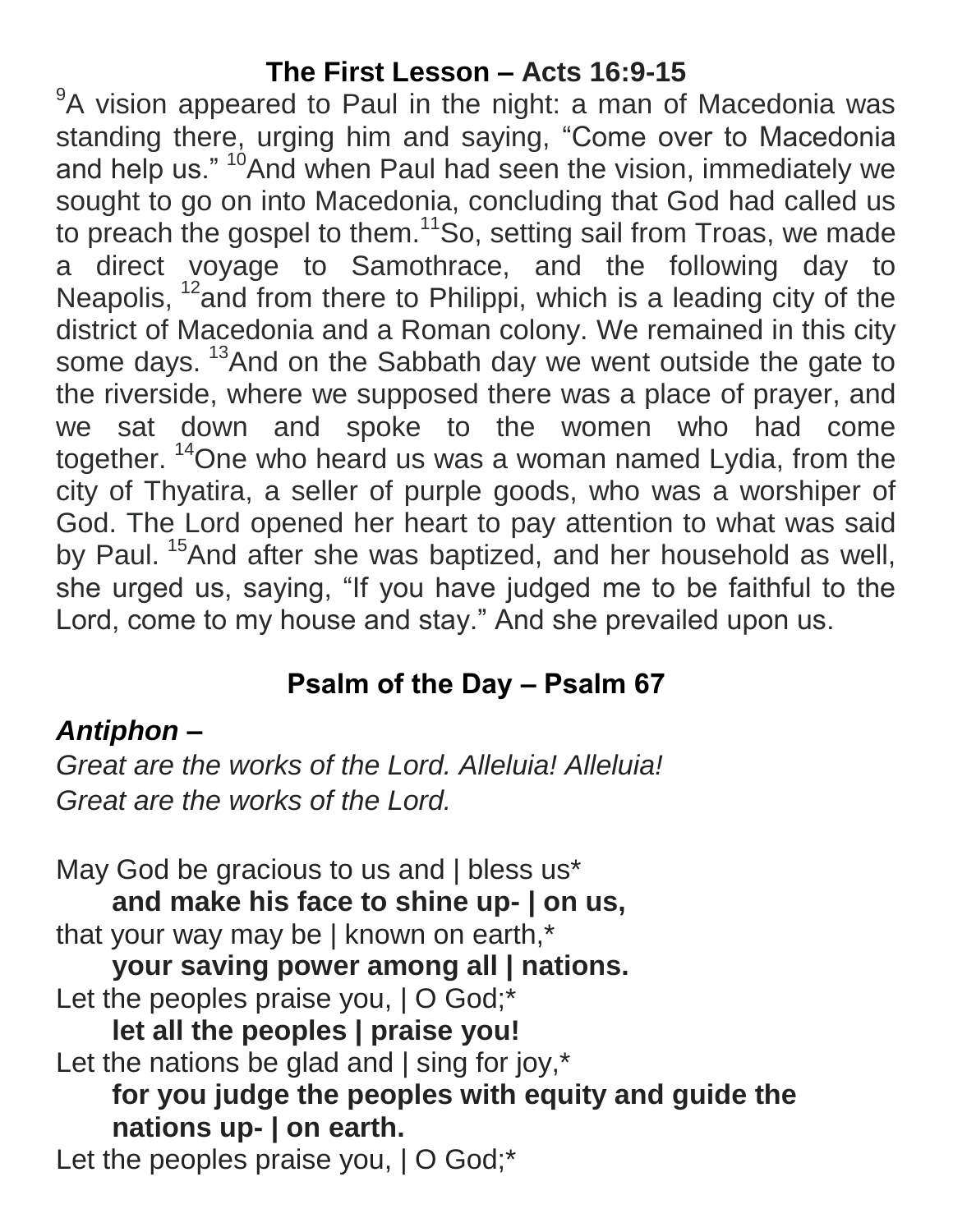**let all the peoples | praise you!** The earth has yielded its | increase;\* **God, our God, shall | bless us.** God shall | bless us;\* **let all the ends of the earth | fear him!**

**Glory be to the Father and | to the Son\* and to the Holy | Spirit; as it was in the be- | ginning,\* is now, and will be forever. | Amen.**

## *Antiphon –*

*Great are the works of the Lord. Alleluia! Alleluia! Great are the works of the Lord.*

## **The Second Lesson – Revelation 21:9–14, 21–27**

<sup>9</sup>Then came one of the seven angels who had the seven bowls full of the seven last plagues and spoke to me, saying, "Come, I will show you the Bride, the wife of the Lamb." <sup>10</sup>And he carried me away in the Spirit to a great, high mountain, and showed me the holy city Jerusalem coming down out of heaven from God, <sup>11</sup>having the glory of God, its radiance like a most rare jewel, like a jasper, clear as crystal. <sup>12</sup>It had a great, high wall, with twelve gates, and at the gates twelve angels, and on the gates the names of the twelve tribes of the sons of Israel were inscribed— $13$ on the east three gates, on the north three gates, on the south three gates, and on the west three gates.  $14\overline{A}$ nd the wall of the city had twelve foundations, and on them were the twelve names of the twelve apostles of the Lamb. . . .

<sup>21</sup>And the twelve gates were twelve pearls, each of the gates made of a single pearl, and the street of the city was pure gold, transparent as glass.  $22$ And I saw no temple in the city, for its temple is the Lord God the Almighty and the Lamb. <sup>23</sup>And the city has no need of sun or moon to shine on it, for the glory of God gives it light, and its lamp is the Lamb.  $24$ By its light will the nations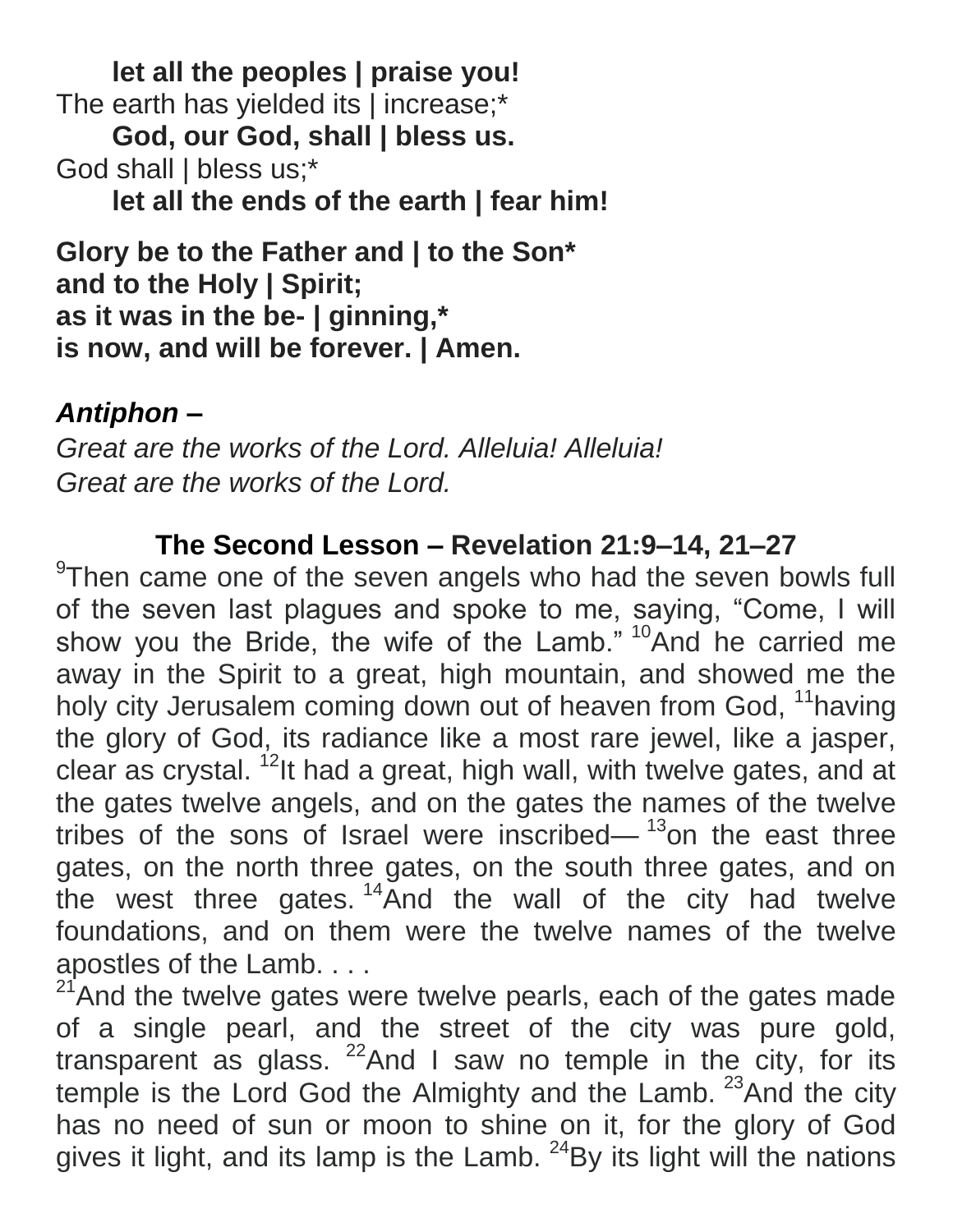walk, and the kings of the earth will bring their glory into it,  $25$  and its gates will never be shut by day—and there will be no night there. <sup>26</sup>They will bring into it the glory and the honor of the nations. <sup>27</sup>But nothing unclean will ever enter it, nor anyone who does what is detestable or false, but only those who are written in the Lamb's book of life.

## **The Gospel – John 16:23–33**

 $23$ [Jesus said:] "In that day you will ask nothing of me. Truly, truly, I say to you, whatever you ask of the Father in my name, he will give it to you. <sup>24</sup>Until now you have asked nothing in my name. Ask, and you will receive, that your joy may be full. <sup>25"</sup>I have said these things to you in figures of speech. The hour is coming when I will no longer speak to you in figures of speech but will tell you plainly about the Father.  $26$ In that day you will ask in my name, and I do not say to you that I will ask the Father on your behalf;  $27$  for the Father himself loves you, because you have loved me and have believed that I came from God. <sup>28</sup>I came from the Father and have come into the world, and now I am leaving the world and going to the Father." <sup>29</sup>His disciples said, "Ah, now you are speaking plainly and not using figurative speech! <sup>30</sup>Now we know that you know all things and do not need anyone to question you; this is why we believe that you came from God." <sup>31</sup>Jesus answered them, "Do you now believe? <sup>32</sup>Behold, the hour is coming, indeed it has come, when you will be scattered, each to his own home, and will leave me alone. Yet I am not alone, for the Father is with me. <sup>33</sup>I have said these things to you, that in me you may have peace. In the world you will have tribulation. But take heart; I have overcome the world."

P: Blessed are they that hear the Word of God and keep it.

# **The Alleluia –** sing

Alleluia! Alleluia! Alleluia!

These words are written that we may believe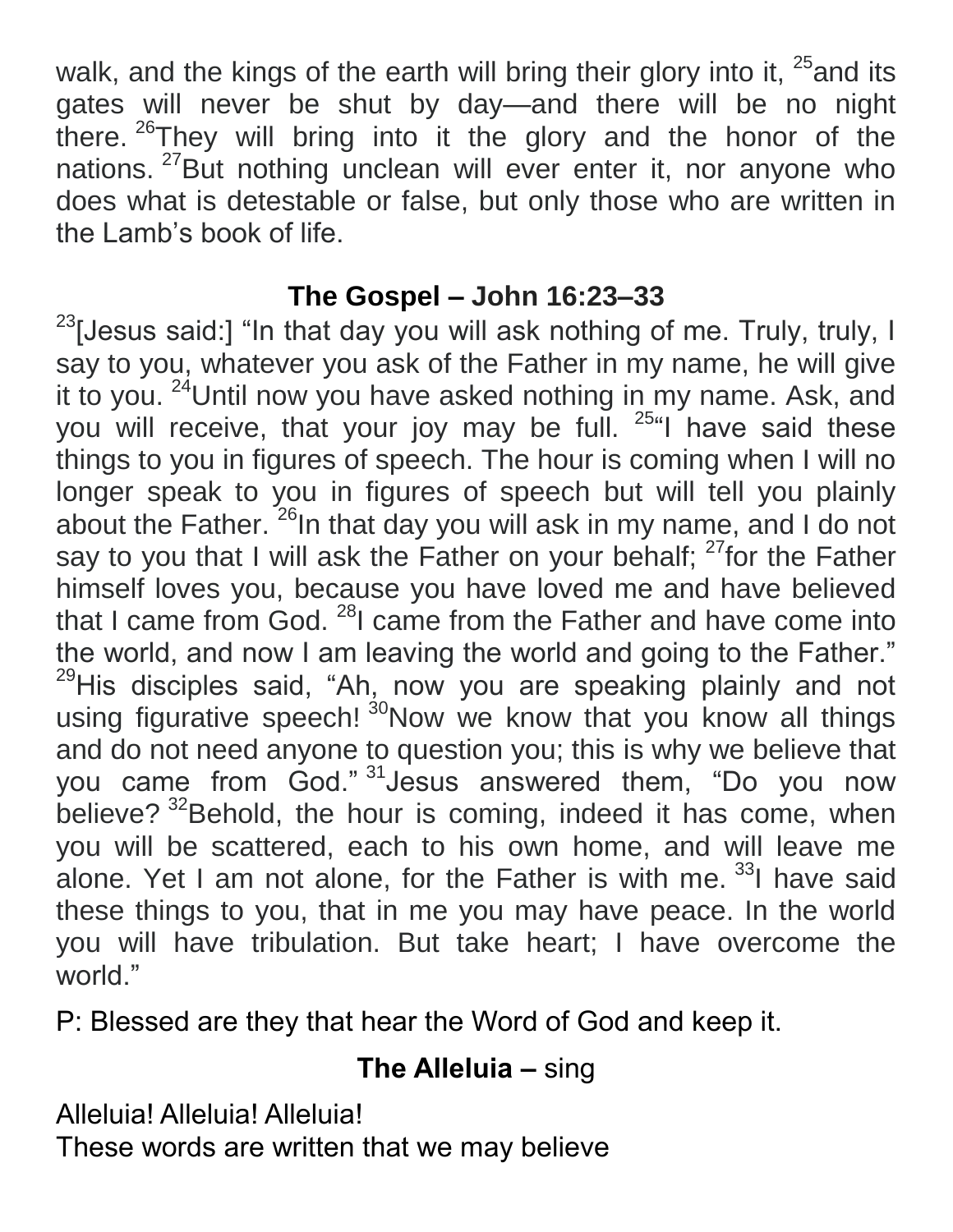That Jesus is the Christ, the Son of God. Alleluia! Alleluia! Alleluia!

## **Confession of Faith – Apostles' Creed**

**I believe in God, the Father almighty, Maker of heaven and earth.**

**I believe in Jesus Christ, His only Son, our Lord, Who was conceived by the Holy Spirit, Born of the virgin Mary, Suffered under Pontius Pilate, Was crucified, died, and was buried. He descended into hell. The third day He rose again from the dead. He ascended into heaven and is seated at the right hand of God the Father almighty. From there He will come to judge the living and the dead.**

**I believe in the Holy Spirit, The holy Christian Church, The communion of saints, The forgiveness of sins, The resurrection of the body, And the life everlasting. Amen.**

## **Hymn of the Day #387 (7-10)** *Dear Christians, One and All, Rejoice*

7. To me He spake: Hold fast to Me, I am thy Rock and Castle; Thy Ransom I Myself will be, For thee I strive and wrestle; For I am with thee, I am thine, And evermore thou shalt be Mine;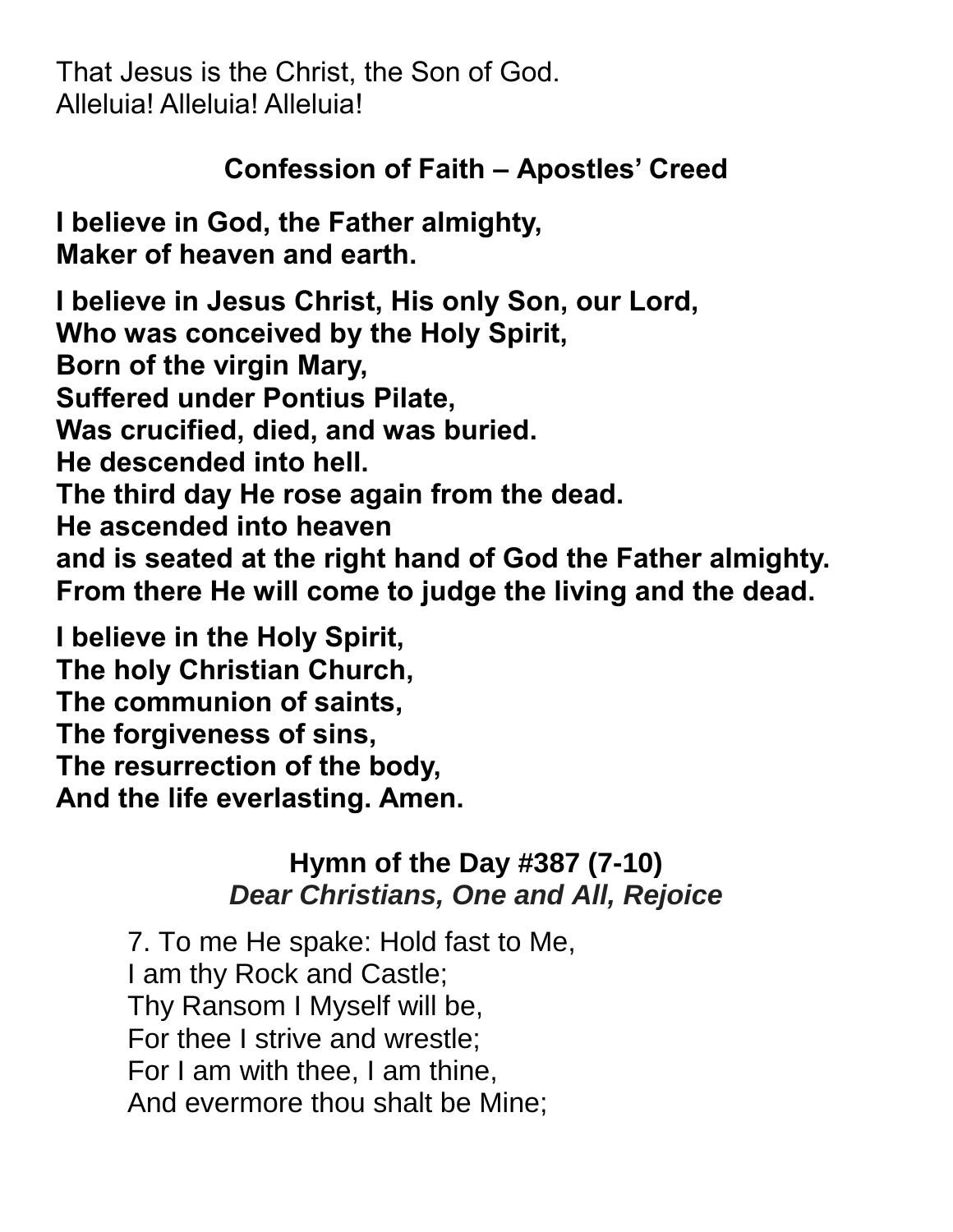The Foe shall not divide us.

8. The Foe shall shed My precious blood, Me of My life bereaving. All this I suffer for thy good; Be steadfast and believing. Life shall from death the victory win, My innocence shall bear thy sin; So art thou blest forever.

9. Now to My Father I depart, The Holy Spirit sending And, heavenly wisdom to impart, My help to thee extending. He shall in trouble comfort thee, Teach thee to know and follow Me, And in all truth shall guide thee.

10. What I have done and taught, teach thou, My ways forsake thou never; So shall My kingdom flourish now And God be praised forever. Take heed lest men with base alloy The heavenly treasure should destroy; This counsel I bequeath thee.

#### **Sermon Text – John 16:23–33**

#### **Sermon** *We Pray to the Father in Jesus' Name*

#### **Offertory – sing**

Create in me a clean heart, O God, and renew a right spirit within me. Cast me not away from Your presence. Take not your Holy Spirit from me.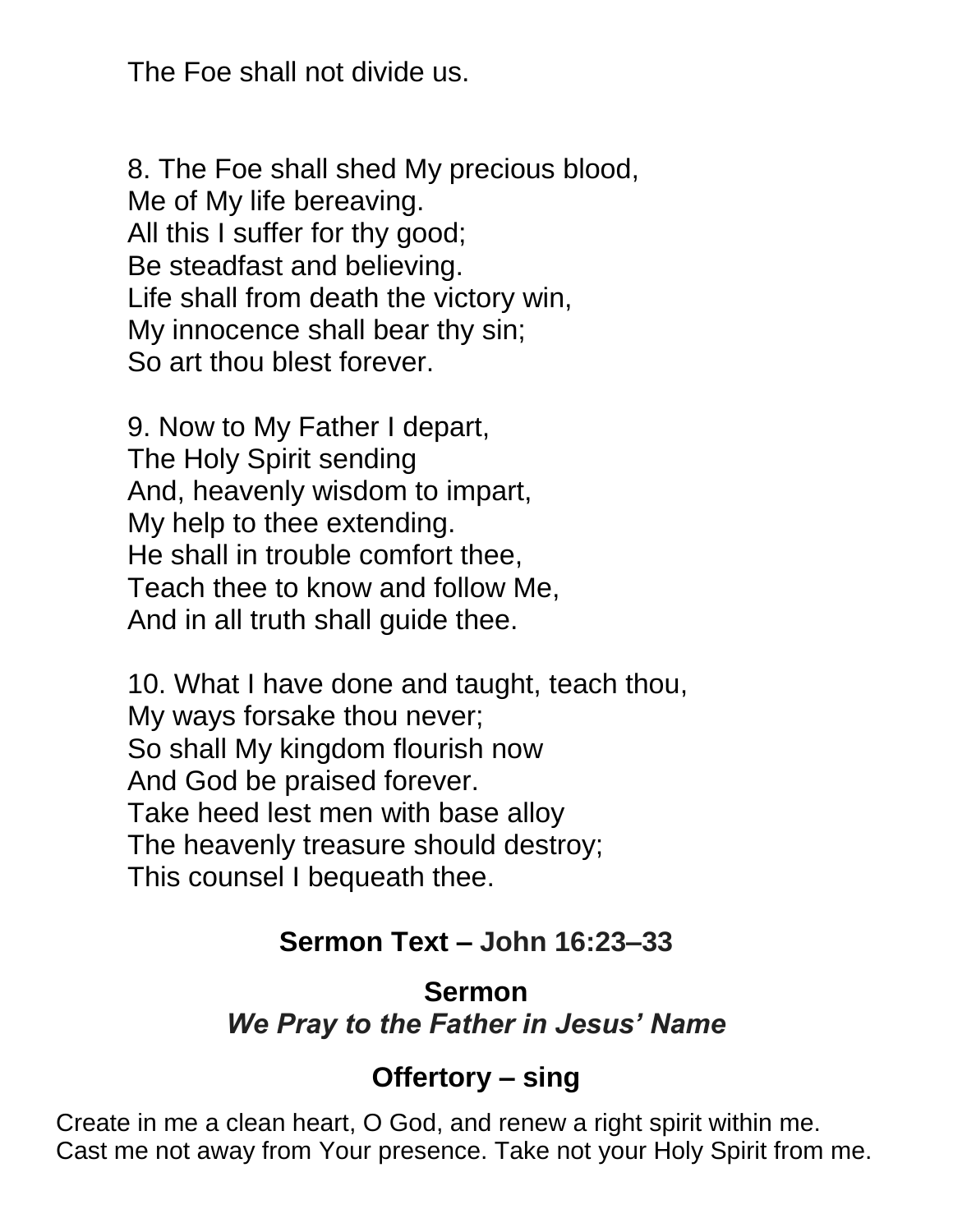Restore to me the joy of Your salvation. Uphold with Your Spirit free.

## **Offering of Thankful Hearts Prayer of the Church**

P: Lord, our heavenly Father, You never refuse the cries of Your children. In the name of our Lord Jesus, we ask for Your help and protection and for the good of our families, our neighbors and rulers, our brothers and sisters in Christ, our pastors, and our overseers. Lord, in Your mercy,

#### **C: hear our prayer.**

P: Lord God, You have founded Your Church as a place of prayer and blessing. Give Your holy people hearts to hear Your Gospel message, lips to offer their prayers in faith and readiness to give of themselves for Your sake. Lord, in Your mercy,

#### **C: hear our prayer.**

P: Heavenly Father, keep Your Holy Church undefiled from all that is detestable or false. Embolden pastors to guard her gates and to welcome those who draw near in faith. Bring the rulers of this world into Your Church to glorify her according to Your good and gracious will. Lord, in Your mercy,

#### **C: hear our prayer.**

P: Give peace, Lord, to our homes and enliven them by Christ's resurrected life. Let the forgiveness of sins reign among husband and wives, parents and children. Assure those who live alone that they, too, are Your children, upheld by Your right hand. Lord, in Your mercy,

#### **C: hear our prayer.**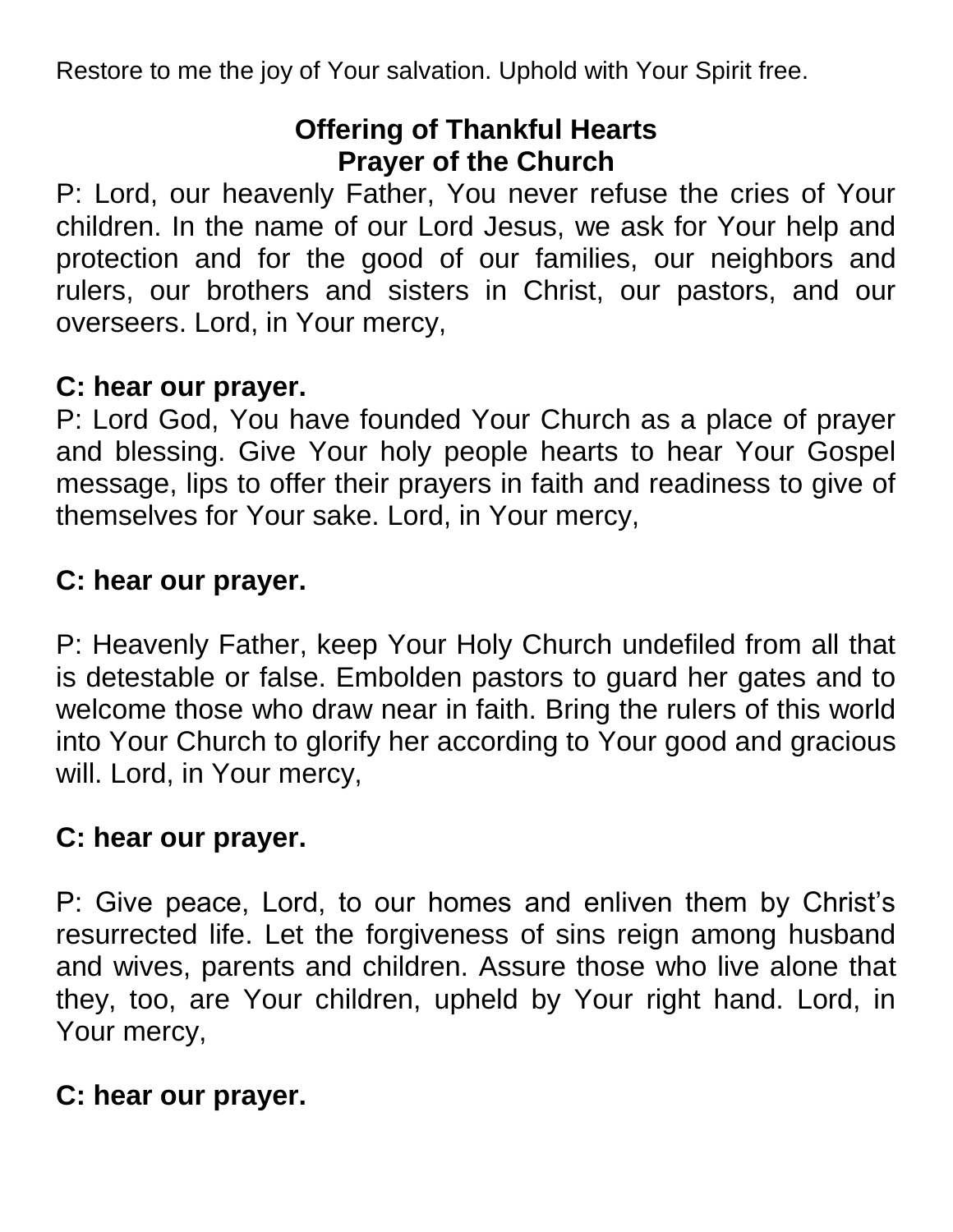P: Gracious God, give wisdom to our leaders and government, that they may lead with integrity and according to Your perfect will. Protect police officers, emergency personnel, disaster-relief workers and the members of our armed forces as they serve in our defense and for the well-being of all. Lord, in Your mercy, **C: hear our prayer.**

P: Compassionate Lord, direct and enrich the efforts of the faithful women of Your Church. Make them eager and wise in good works, serving the ministry of the Church as faithful Lydia served the mission of St. Paul. Lord, in Your mercy,

## **C: hear our prayer.**

P: Merciful God, You hear our prayers for the sake of Your dear Son, Jesus. In His name, we cast our burdens upon You [*especially those of* \_(silent prayer)\_]. Sustain us in the midst of terror and trial, and hear us as we cry out on this morning of Your Son's resurrection. Lord, in Your mercy,

### **C: hear our prayer.**

P: Into Your hands, O Lord, we commend all for whom we pray, trusting in Your mercy; through Jesus Christ, our Lord, who taught us to pray:

# **Lord's Prayer**

**Our Father who art in heaven, hallowed be Thy name, Thy kingdom come, Thy will be done on earth as it is in heaven. Give us this day our daily bread; and forgive us our trespasses**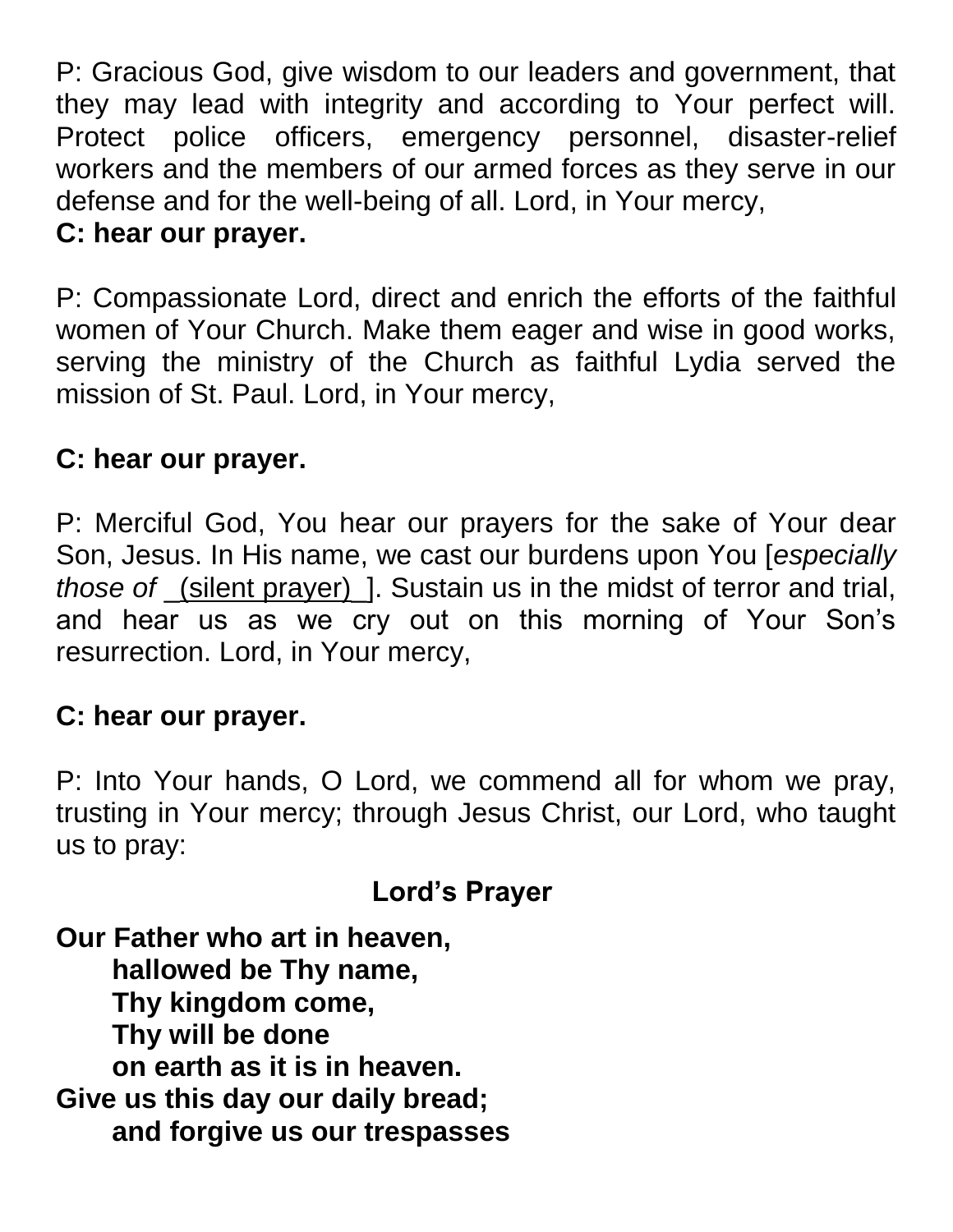**as we forgive those who trespass against us; And lead us not into temptation, but deliver us from evil. For Thine is the kingdom and the power and the glory forever and ever. Amen.**

## **Sermon Hymn #21** *Jehovah, Let Me Now Adore Thee*

 1. Jehovah, let me now adore Thee, For where is there a God such, Lord, as Thou? With songs I fain would come before Thee; Oh, let Thy Holy Spirit teach me now To praise Thee in His name through whom alone Our songs can please Thee, through Thy blessed Son!

 2. O Father, draw me to my Savior That Thy dear Son may draw me unto Thee; Thy Spirit guide my whole behavior And rule both sense and reason thus in me That, Lord, Thy peace from me may ne'er depart, But wake sweet melodies within my heart.

 3. Grant that Thy Spirit prompt my praises, Then shall my singing surely please Thine ear; Sweet are the sounds my heart then raises, My prayer in truth and spirit Thou wilt hear. Then shall Thy Spirit raise my heart to Thee To sing Thee psalms of praise in high degree.

 4. For He can plead for me with sighings That are unspeakable to lips like mine; He bids me pray with earnest cryings,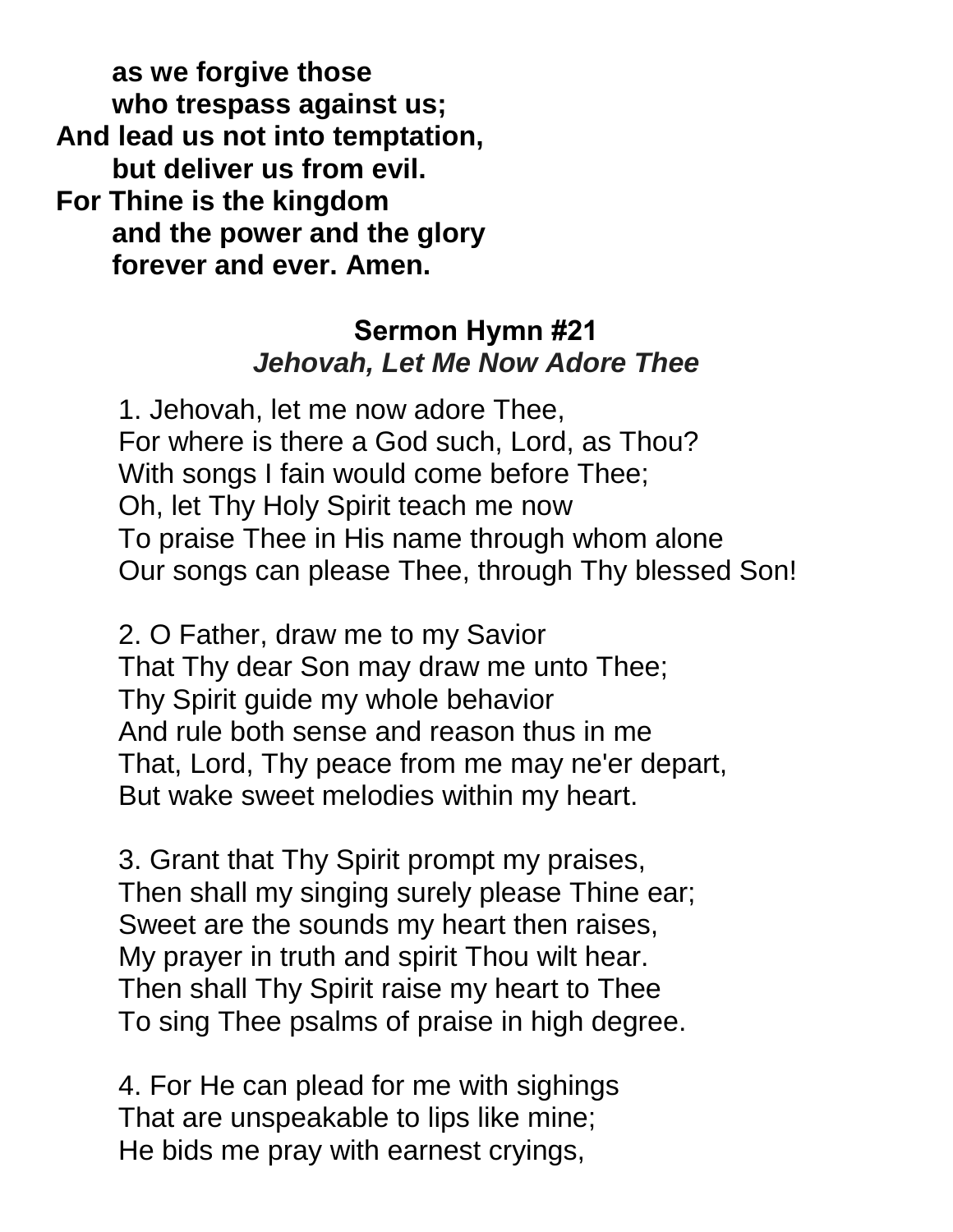Bears witness with my soul that I am Thine, Joint heir with Christ, and thus may dare to say: O heavenly Father, hear me when I pray! 5. When thus my heart in prayer ascendeth, Through Thine own Holy Spirit, unto Thee, Thy heart, O Father, kindly bendeth Its fervent love and favor unto me, Rejoicing my petition to fulfil Which I have made according to Thy will.

 6. And what Thy Spirit thus hath taught me To seek from Thee must needs be such a prayer As Thou wilt grant through Him who bought me And raised me up to be Thy child and heir. In Jesus' name I boldly seek Thy face And take from Thee, my Father, grace for grace.

### **Prayer**

**P:** Let us pray…

… through Jesus Christ our Lord, who lives and reigns with You and the Holy Spirit, one God, now and forever.

## **The Benediction**

P: The Lord bless you and keep you. The Lord make His face shine upon you and be gracious to you. The Lord lift up His countenance upon you and give you peace.

### **C: Amen**

## **Closing Hymn #189** *He is Arisen! Glorious Word!*

1. He is arisen! Glorious word! Now reconciled is God, my Lord; The gates of heaven are open.